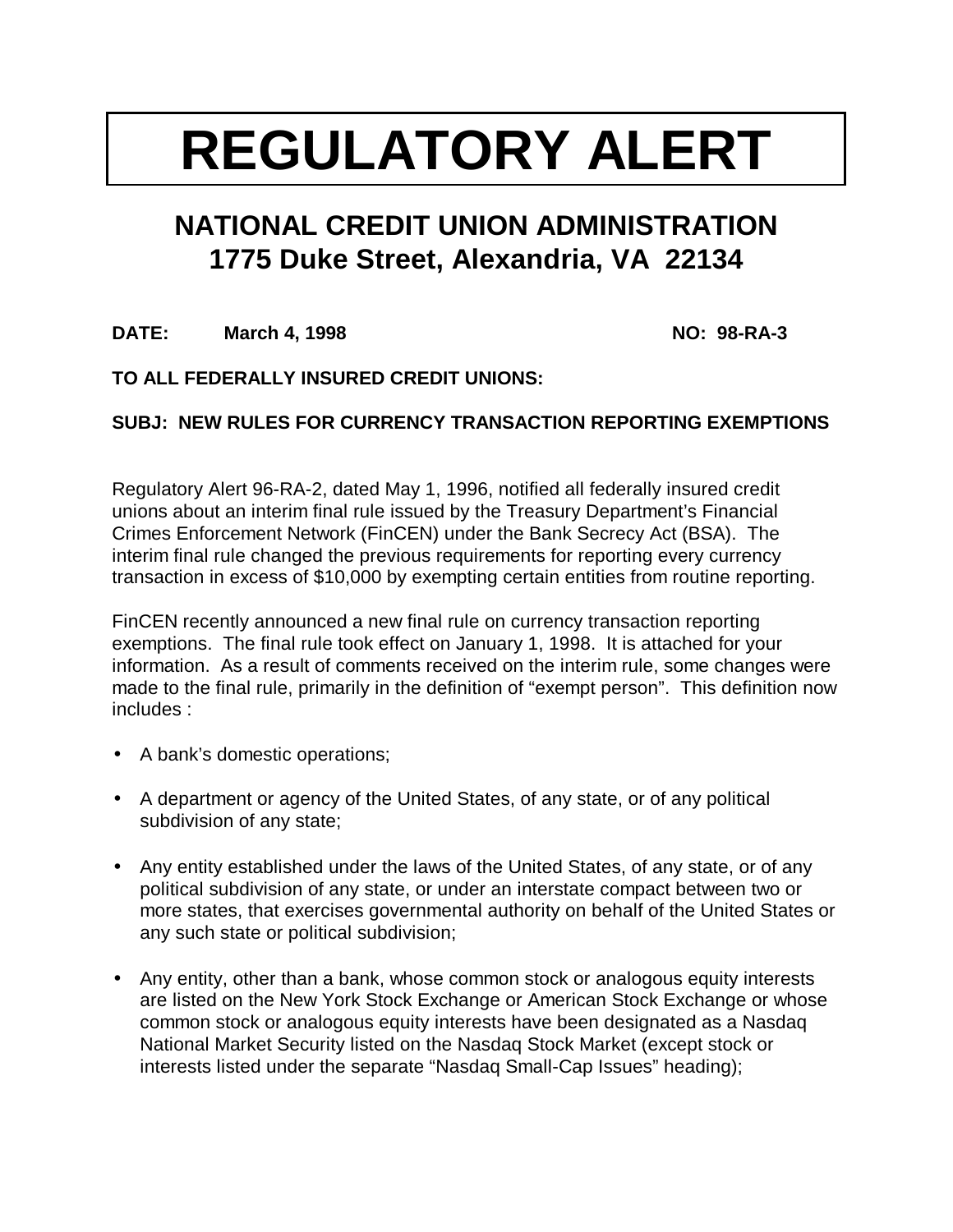- Any subsidiary, other than a bank, of any entity described in above paragraph (a "listed entity") that is organized under the laws of the United States or of any state and at least 51 percent of whose common stock is owned by the listed entity; and
- Any domestic financial institutions, other than banks, that are listed entities or subsidiaries of a listed entity.

You will note that some of these exemptions will not be applicable to credit unions' operations since credit unions, as a general rule, do not deal with such entities.

An important provision carried over from the interim rule is that transactions by an "exempt person" as agent for another person who is the beneficial owner of the funds cannot be exempted.

The credit union must file a one-time Currency Transaction Report (CTR) with FinCEN designating the customer as exempt. Line 36 should be marked "Designation of Exempt Person" and items 2-1 (Part I, Section A) and items 37-39 (Part III) should be completed.

Please inform the individual responsible for compliance with the BSA of these changes.

Sincerely,

 /S/ Norman E. D'Amours Chairman

EI

Attachment

s:\kai\bsa\ra-newcurrency.doc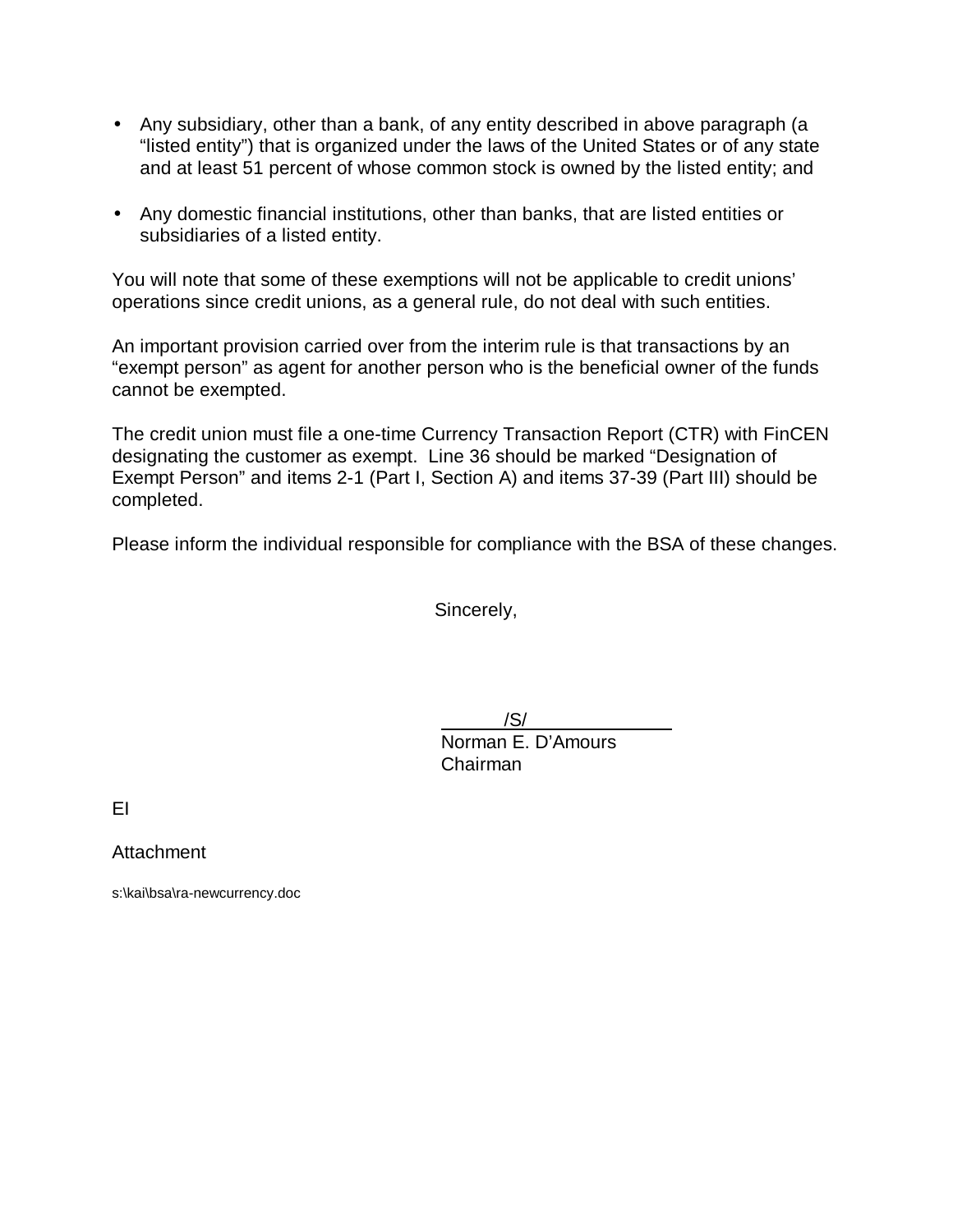#### **§ 914.16 [Amended]**

3. Section 914.16 is amended by removing and reserving paragraphs (cc) and (dd).

[FR Doc. 97–23725 Filed 9–5–97; 8:45 am] **BILLING CODE 4310–05–M**

#### **DEPARTMENT OF THE TREASURY**

#### **31 CFR Part 103**

**RIN 1506–AA11**

#### **Financial Crimes Enforcement Network; Amendment to the Bank Secrecy Act Regulations—Exemptions From the Requirement To Report Transactions in Currency**

**AGENCY:** Financial Crimes Enforcement Network, Treasury.

#### **ACTION:** Final rule.

**SUMMARY:** This document contains a final rule amending the Bank Secrecy Act regulations. The amendment will eliminate the requirement to report transactions in currency in excess of \$10,000 between depository institutions and certain classes of ''exempt persons'' defined in the rule. It will modify (and, as modified, will supersede), an interim rule on the same subject, to reflect the comments that were requested when the interim rule was published.

There appears elsewhere in today's edition of the **Federal Register** a notice of proposed rulemaking that would further modify the rules for granting exemptions from the currency transaction report filing requirements. The final rule and the notice of proposed rulemaking are additional steps in a process intended to achieve the reduction set by the Money Laundering Suppression Act of 1994 in the number of Bank Secrecy Act currency transaction reports required to be filed annually by depository institutions.

**EFFECTIVE DATE:** January 1, 1998.

**FOR FURTHER INFORMATION CONTACT:**

Peter Djinis, Associate Director, FinCEN, (703) 905–3819; Charles Klingman, Financial Institutions Policy Specialist, FinCEN, (703) 905–3602; Stephen R. Kroll, Legal Counsel, Cynthia L. Clark, on detail to the Office of Legal Counsel, and Albert R. Zarate, Attorney-Advisor, Office of Legal Counsel, FinCEN, (703) 905–3590.

#### **SUPPLEMENTARY INFORMATION:**

#### **I. Statutory Provisions**

The Bank Secrecy Act, Titles I and II of Pub. L. 91–508, as amended, codified at 12 U.S.C. 1829b, 12 U.S.C. 1951–

1959, and 31 U.S.C. 5311–5330, authorizes the Secretary of the Treasury, *inter alia,* to issue regulations requiring financial institutions to keep records and file reports that are determined to have a high degree of usefulness in criminal, tax, and regulatory matters, and to implement counter-money laundering programs and compliance procedures. Regulations implementing Title II of the Bank Secrecy Act (codified at 31 U.S.C. 5311–5330) appear at 31 CFR Part 103. The authority of the Secretary to administer Title II of the Bank Secrecy Act has been delegated to the Director of FinCEN.

The reporting by financial institutions of transactions in currency in excess of \$10,000 has long been a major component of the Department of the Treasury's implementation of the Bank Secrecy Act. The reporting requirement is imposed by 31 CFR 103.22, a rule issued under the broad authority granted to the Secretary of the Treasury by 31 U.S.C. 5313(a) to require reports of domestic coins and currency transactions.

Four new provisions (31 U.S.C. 5313(d) through (g)) concerning exemptions were added to 31 U.S.C. 5313 by the Money Laundering Suppression Act of 1994 (the ''Money Laundering Suppression Act''), Title IV of the Riegle Community Development and Regulatory Improvement Act of 1994, Pub. L. 103–325 (September 23, 1994). According to subsection (d)(1), the Treasury must exempt a depository institution from the requirement to report currency transactions with respect to transactions between the depository institution and the following categories of entities:

(A) Another depository institution. (B) A department or agency of the United States, any State, or any political subdivision of any State.

(C) Any entity established under the laws of the United States, any State, or any political subdivision of any State, or under an interstate compact between 2 or more States, which exercises governmental authority on behalf of the United States or any such State or political subdivision.

(D) Any business or category of business the reports on which have little or no value for law enforcement purposes.

Subsection (d)(2) requires the Treasury to publish at least annually a list of entities whose currency transactions are exempt from reporting under the mandatory rules. The companion provisions of 31 U.S.C. 5313(e) authorize the Secretary to permit a depository institution to grant additional, discretionary, exemptions from the currency transaction reporting requirements. Subsection (f) places

limits on the liability of a depository institution in connection with a transaction that has been exempted from reporting under either subsection (d) or subsection (e) and provides for the coordination of any exemption with other Bank Secrecy Act provisions, especially those relating to the reporting of suspicious transactions. Subsection (g) defines ''depository institution'' for purposes of the new exemption provisions.

The enactment of 31 U.S.C. 5313 (d) through (g) reflects a congressional intention to ''reform \* \* \* the procedures for exempting transactions between depository institutions and their customers.'' *See* H.R. Rep. 103– 652, 103d Cong., 2d Sess. 186 (August 2, 1994).1 The administrative exemption procedures at which the statutory changes are directed are found in 31 CFR 103.22 (b)–(g).

Several reasons have been given for the administrative exemption system's lack of success in eliminating routine currency transactions from operation of the Bank Secrecy Act rules. The first is the retention by banks of liability for making incorrect exemption determinations. The second is the complexity of the administrative exemption procedures. Finally, advances in technology have made it less expensive for some banks to report all currency transactions than to incur the administrative costs and risks of exempting customers and then administering the terms of particular exemptions properly.

#### **II. The Interim Rule**

On April 24, 1996, an interim rule (the ''Interim Rule'') adding a new paragraph (h) to the currency transaction reporting rules in 31 CFR 103.22 was published in the **Federal Register**. *See* 61 FR 18204. The Interim Rule exempted, from the requirement to report transactions in currency in excess of \$10,000, transactions occurring after April 30, 1996, between banks 2 and

2The Interim Rule used the term *bank* to define the class of financial institutions to which the Interim Rule applied. As defined in 31 CFR 103.11(c), that term includes both commercial banks and other classes of depository institutions at which the language of 31 U.S.C. 5313 is directed.

<sup>1</sup>Section 402(b) of the Money Laundering Suppression Act states simply that in administering the new statutory exemption procedures

the Secretary of the Treasury shall seek to reduce, within a reasonable period of time, the number of reports required to be filed in the aggregate by depository institutions pursuant to section 5313(a) of title 31 \* \* \* by at least 30 percent of the number filed during the year preceding [September 23, 1994,] the date of enactment of [the Money Laundering Suppression Act].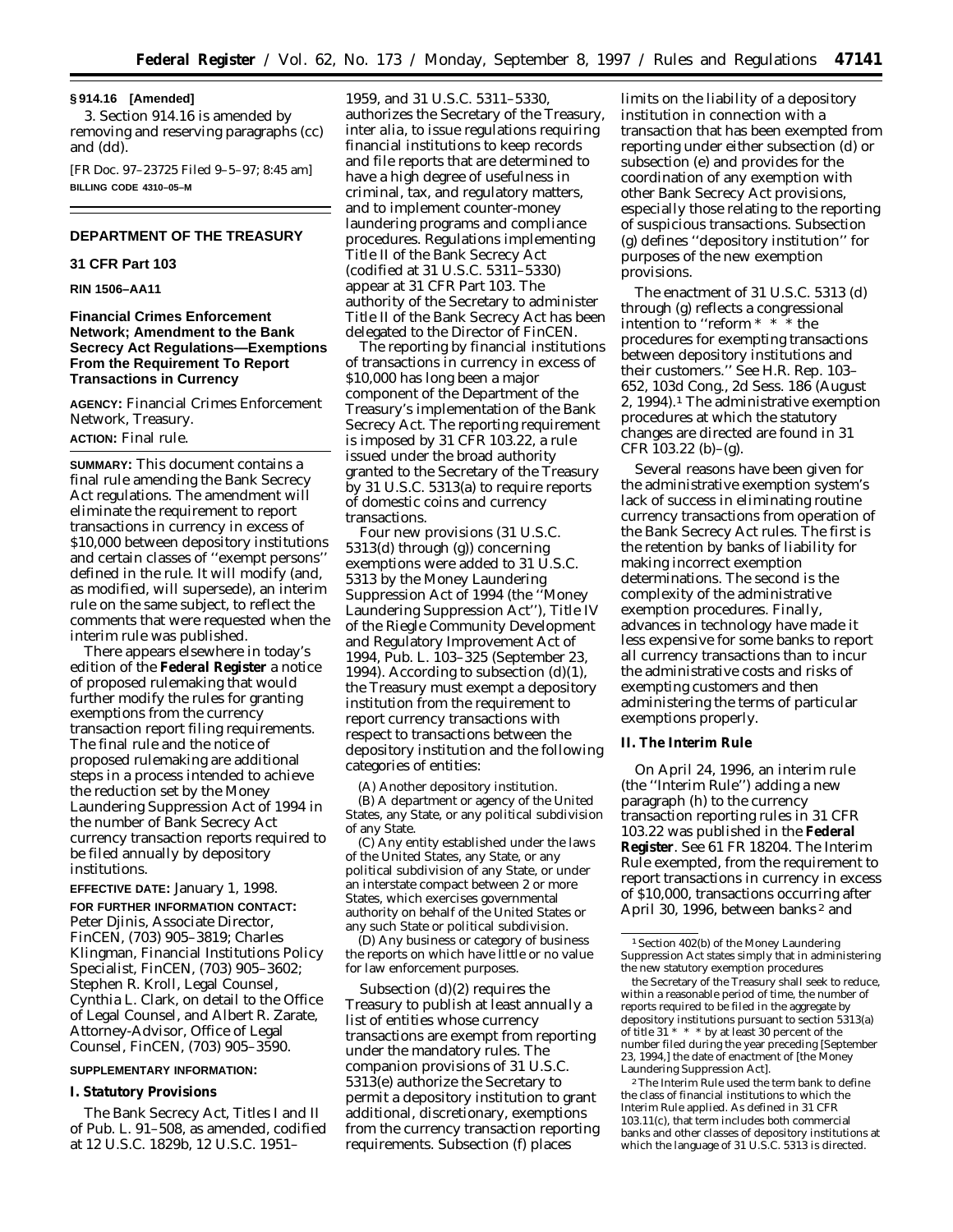customers who fall into one of five classes of exempt persons:

1. Banks, to the extent of their banking operations and transactions within the United States; 3

2. Departments and agencies of the United States and of states and their political subdivisions;

3. Any entity established under the laws of the United States 4 or of any state or its political subdivisions, or under an interstate compact, that exercises governmental authority on behalf of the United States or any such state or political subdivision;

4. ''Listed corporations,'' that is, corporations whose common stock is listed on the New York Stock Exchange or the American Stock Exchange or has been designated as a Nasdaq National Market Security listed on the Nasdaq Stock Market; 5

5. Subsidiaries of listed corporations that are consolidated with such corporations for federal income tax purposes.

*See* 31 CFR 103.22(h)(2) (i)–(v). The first three categories of exempt persons specified above are those to whom an exemption is required to be granted by 31 U.S.C. 5313(d)(1) (A)–(C). The final two categories are those entities who are exempted pursuant to the authority contained in 31 U.S.C. 5313(d)(1)(D).

To treat a customer as exempt under the Interim Rule, a bank must file a single form (the same form now used by banks to report a transaction in currency) that identifies the exempt person and the bank involved and must generally take such steps to assure itself that a person is an exempt person that a reasonable and prudent bank would take to protect itself from loan or other fraud or loss based on misidentification of a person's status. Treatment of a customer as an exempt person under the Interim Rule protects a bank generally from any penalty for failure to file a currency transaction report with respect to the exempt person's currency transactions, but it does not affect the obligation of banks to file suspicious activity reports. Currency transactions, like other transactions, between a bank and an exempt person remain subject to the suspicious activity reporting requirements of 31 CFR 103.21, as well as the suspicious activity reporting requirements of the federal bank supervisory agencies. *See also* 12 CFR 21.11 (Office of the Comptroller of the

Currency); 12 CFR 208.20 (Federal Reserve System); 12 CFR 353.3 (Federal Deposit Insurance Corporation); 12 CFR 563.180 (Office of Thrift Supervision); 12 CFR 748.1 (National Credit Union Administration).

Because the Interim Rule implemented certain provisions of the Bank Secrecy Act and granted significant relief from existing regulatory requirements, it was made effective on May 1, 1996, less than 30 days after its publication date. The Interim Rule was, however, accompanied by a request for comments on the Rule's terms.

It appears that the Interim Rule did not immediately have the intended effect of reducing the number of routine currency transactions filed by depository institutions. This may have been attributable, at least in part, to banks' reluctance to use the new exemption procedures until the Interim Rule and proposals for the projected second stage of currency transaction filing relief (as to which comments were solicited by the preamble to the Interim Rule) were made final. Deferral of a change in a bank's procedures would permit the automated systems on which many institutions rely to be altered to take account of all the revised currency transaction filing rules at one time. Unfamiliarity with and uncertainty about the meaning of certain provisions of the Interim Rule may also have initially retarded the Rule's use.6

Statistics based on the first half of this year indicate that banks are making the transition to the new, streamlined exemption procedures set forth in the Interim Rule. The number of CTR filings for each of the months of February, March, April, May, and June of 1997 is less than the number of filings for those same months in 1996. (FinCEN does not yet have complete information concerning CTR filings for July 1997.) Thus, it appears that the Interim Rule is beginning to have some effect on decreasing the number of CTR filings. FinCEN anticipates that banks will continue to make the transition to the new exemption procedures as they become better acquainted, and more comfortable, with the terms of the new procedures. FinCEN also hopes that the clarifications contained in this

document will continue to aid in that transition.

#### **III. Summary of Comments and Revisions**

#### *A. Comments on the Notice—Overview*

FinCEN received fifty-eight written comments on the Interim Rule. Of these, forty-four comments were submitted by banks or bank holding companies, six by banking trade associations, four by credit unions, one by a credit union trade association, and one each by a compliance consulting firm, an accounting firm, and a law firm, each on its own behalf.

The commenters generally applauded FinCEN's efforts to improve the exemption process. One bank commenter, for example, noted with approval ''the scope and aggressiveness of the Interim Rule'' and found the Rule ''a major step in reducing the Bank Secrecy Act's burden on financial institutions without compromising the BSA's effectiveness'' because it permitted banks to eliminate the cost of reporting ''large denomination, repetitive transactions with public entities and major corporations engaged in legitimate retail activity.'' At the same time, the commenters suggested a number of ways in which the Interim Rule might be improved, and they raised several operating issues that banks had encountered in applying the Interim Rule.

Comments on the Interim Rule focused primarily on five subjects: the definition of an exempt subsidiary of a listed corporation; other aspects of the definition of exempt person; the time frame within which a bank was permitted to designate an existing customer as an exempt person; the need to clarify the relationship between the provisions of paragraph (h) and the terms of the administrative exemption provisions of 31 CFR 103.22(b)–(g); and the interplay between the Interim Rule and previous regulatory guidance provided by the Department of the Treasury with respect to the currency transaction reporting requirements. The specifics of the comments and an explanation of resulting modifications to paragraph (h) are outlined below.

After full and careful consideration of all the comments, 31 CFR 103.22(h), as contained in the Interim Rule, is modified, and, as modified, is adopted as a final rule.

#### *B. Final Rule*

The format and substance of the final rule and the Interim Rule are generally the same. The final rule reflects the

<sup>3</sup>The broad definition of ''United States'' in section 103.11(nn) applies.

<sup>4</sup>Again, the broad definition of ''United States'' applies.

<sup>&</sup>lt;sup>5</sup>The NASDAQ category did not include stock listed under the separate ''Nasdaq Small-Cap Issues'' category.

<sup>6</sup>FinCEN has already issued a notice, FinCEN Notice 97–1, to deal with one such uncertainty. That notice makes clear that an institution may decide, after August 15, 1996, that it wishes to adopt the new exemption system for particular customers, even if it did not do so, for existing customers, before that date, so long as the necessary exemption identifications are filed within 30 days of the first transaction in currency that is sought to be exempted under the new exemption procedures.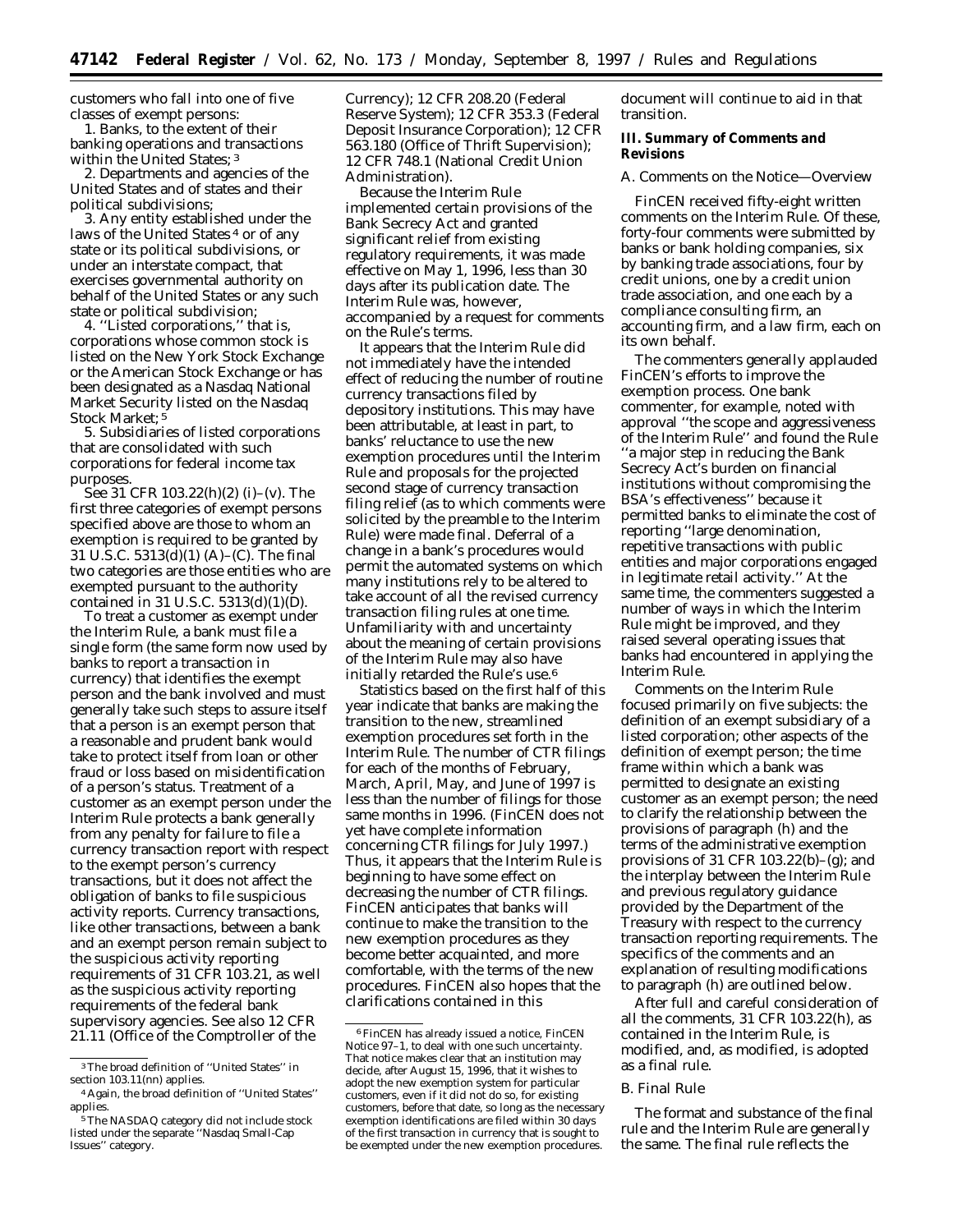following significant modifications to the Interim Rule:

1. The definition of exempt person has been clarified to make clear that banks are eligible to be treated as exempt persons because they are banks, and then only with respect to their domestic operations; a bank that is, or is a subsidiary of, a listed company does not for that reason obtain a second ground for exemption;

2. The definition of exempt person has been amended to treat as a ''listed entity'' and entity, rather than just a corporation, whose common stock or analogous equity interests are listed on an applicable stock exchange;

3. The definition of exempt person has been amended to include any subsidiary of a listed entity that is organized under the laws of the United States or a state and at least 51 percent of whose common stock is owned by the listed entity as shown in a reasonably authenticated corporate officer's certificate, a reasonably authenticated photocopy of Internal Revenue Service Form 851 (Affiliation Schedule), or in the Annual Report or Form 10–K that is filed by the listed entity with the Securities and Exchange Commission;

4. The definition of exempt person has been amended to make clear that an exempt person includes a financial institution, other than a bank, that is a listed entity or a subsidiary of a listed entity, but only to the extent of such entity's domestic operations;

5. The time frame for designating a customer as an exempt person has been clarified to provide that a designation may be made, for any customer, by the close of the 30-day period beginning after the day of the first reportable transaction in currency with that person that is sought to be exempted from reporting under the terms of paragraph (h);

6. Examples of entities exercising governmental authority have been added to the Interim Rule; and

7. A paragraph has been added to make clear that, absent knowledge of a loss of an exempt person's status as such, a bank satisfies its obligations under paragraph (h) by verifying the continued status of exempt persons at least annually.

The changes adopted in the final rule are intended to improve, clarify, and refine the rule's provisions in light of the objectives FinCEN outlined when the Interim Rule was published. Those objectives are reducing the burden of currency transaction reporting, requiring reporting only of information that is of value to law enforcement and regulatory authorities, and, perhaps most importantly, creating an

exemption system that is cost-effective and that works. *See* 61 FR 18205.

#### **IV. Specific Comments and Explanation of Revisions**

A discussion of the significant comments on the Interim Rule appears below. As noted, many of the comments raised questions about the interaction between the terms of paragraph (h) and various operating requirements of the administrative exemption system.

#### *A. 31 CFR 103.22(h)(1)—Transactions in Currency of Exempt Persons With Banks*

Paragraph (h)(1) states that general rule that no report is required under 31 CFR  $103.22(a)(1)$  with respect to any transaction in currency between an exempt person and a bank. The only changes made to this paragraph are ministerial: the phrase ''currency transactions'' in the title of paragraph (h)(1) has been revised to read ''transactions in currency,'' and the phrases ''occurring after April 30, 1996,'' in the title of paragraph (h) and in the title of paragraph (h)(1), and ''that is conducted after April 30, 1996,'' at the end of paragraph (h)(1), have been deleted as unnecessary in a final rule.7 For consistency, the phrase ''occurring after April 30, 1996'' has also been deleted as unnecessary in paragraph  $(a)(1)$ .

It should be noted that the exemption language of the final rule is fundamentally different from that of the administrative exemption system. Sections 103.22(a)(1) and 103.22(h)(1) state affirmatively that the reporting requirements of the section do not apply to the transactions described in paragraph (h). In contrast, the administrative exemption provision, 31 CFR 103.22(b)(2), simply states that a bank ''may exempt'' transactions described in that paragraph from reporting. Although, as noted in the preamble to the Interim Rule, *see* 61 FR 18206, the provisions of paragraph (h)(1) do not affirmatively prohibit banks from continuing to report routine currency transactions with exempt persons (and the requirement that exempt persons be designated as such provides banks with operational discretion to determine whether or not to recognize the new provisions), banks that continue to report such routing transactions are supplying the government with information that is not required under the Bank Secrecy Act regulations.

1. Use of Word ''Bank'' Rather Than ''Depository Institution''

FinCEN received no comment on its use of the term ''bank'' instead of ''depository institution'' to define the class of financial institutions, subject to the Bank Secrecy Act, that are exempted from the requirement to report transactions in currency by paragraph (h)(1), and the final rule continues to use the former term. Although 31 U.S.C. 5313(d) refers to mandatory exemptions for certain transactions in currency with ''depository institutions,'' the broad definition of bank contained in 31 CFR 103.11(c) appears to include all categories of institutions included in the statutory ''depository institution'' definition, so that a change in terminology was neither necessary nor advisable (in view of the Bank Secrecy Act regulations' general use of the work ''bank'' for the classes of institutions involved).

#### 2. Coverage of all ''Transactions in Currency''

At least one commenter asked whether paragraph (h), intended to exempt from reporting all ''transactions in currency'' between exempt persons and banks, despite the fact that the administrative exemption system rules of 31 CFR 103.22(b)(2) (i)–(ii) permit banks to exempt from currency transactions reporting only deposits and withdrawals, of currency from existing and specified accounts.8 The use of the broader term is intentional, as paragraph (h) seeks to elimate all transactions in currency between exempt persons and banks from the reporting rules of section 103.22 (subject to the limitation on exemption for transactions carried out by an exempt person as an agent for another person, as set forth in paragraph (h)(5)). As noted in more detail below, however, the changes made to section 103.22 have no impact on the requirement to report suspicious transactions under 31 CFR 103.21, and the fact that an exempt person wishes to conduct a transaction other than a deposit or withdrawal, or a transaction that does not involve an existing account with the bank involved, may merit further investigation, and perhaps reporting, under the rules of section 103.21.

3. Transactions by Exempt Persons With Financial Institutions Other Than Banks

At least one commeter sought to broaden the scope of subsection (h) to include transactions between exempt

<sup>7</sup> Deletion of the reference to a specific date is not intended in any way to alter the effective date of this change in the Bank Secrecy Act regulations.

<sup>8</sup>Banks are permitted by 31 CFR 103.22(b)(2)(iii) to grant a broader exemption for transactions by government agencies.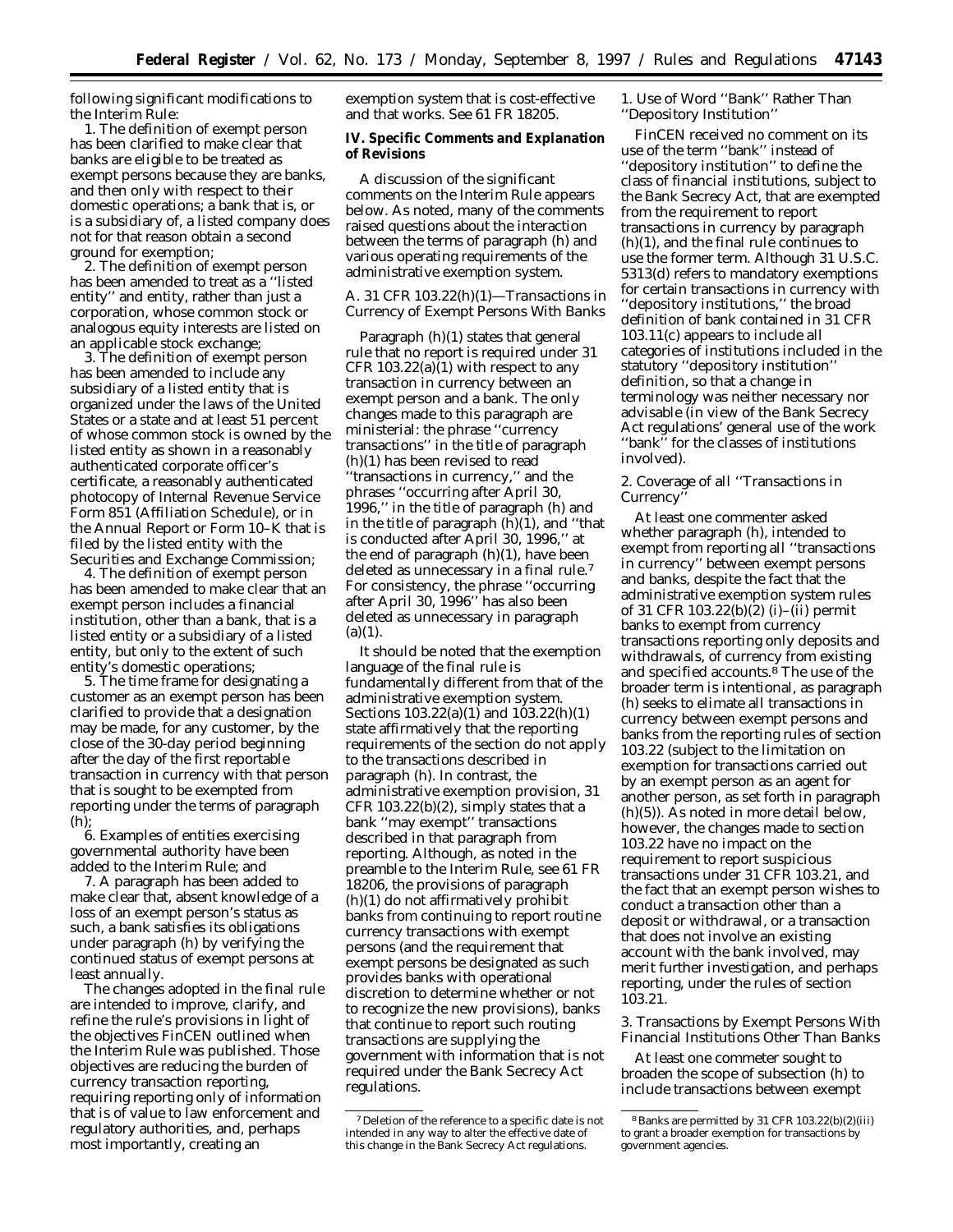persons and financial instituons other than banks. No such change has been made. Although, as noted below, banks are permitted, in a change from prior practice, to recognize ''listed'' non-bank financial institutions as exempt persons, a general grant of automatic exemption for all transactions in currency in excess of \$10,000 between exempt persons, on the one hand, and, for example, brokers and dealers in securities, money transmitters, or currency exchange houses, on the other, is neither within the Money Laundering Suppression Act statutory mandate nor justified by the realities of the operation of those businesses.

#### *B. 31 CFR 103.22(h)(2)—Definition of Exempt Person*

Paragraph (h)(2) continues to contain the definition of those classes of ''exempt persons'' whose transactions in currency with banks are exempt from reporting under the final rule.

#### 1. Banks

The Interim Rule defines an exempt person to include a bank, to the extent of the bank's domestic operations. One commenter asserted that the treatment of banks as exempt persons ''to the extent of their domestic operations'' is less broad than the present exemption provided for banks by section 103.22(b)(1)(ii). However the language of paragraph (h)(2)(i) is simply a restatement of the language of section  $103.22(b)(1)(ii)$ , when the latter definition is read together with the definition of ''domestic'' in section 103.11(k).

The final rule revises paragraphs  $(h)(2)(iv)$  and  $(h)(2)(v)$  to make clear that a bank is eligible to be treated as an exempt person only with respect to its domestic operations; a bank that is a listed entity or a subsidiary of a listed entity does not for that reason obtain a second ground for exemption.

#### 2. Subsidiaries or Affiliates of Banks

At least one commenter asked whether the exempt person definition included subsidiaries or affiliates of banks (so that a transaction in currency between a bank subsidiary and a second bank would be exempt from reporting in the same manner as a transaction between the subsidiary's bank parent and the second bank.) The bank Secrecy Act regulations do not generally treat bank subsidiaries as falling within the definition of bank for purposes of the regulations, and until that basic concept is re-evaluated, it is premature to extend automatic relief for currency transaction reporting purposes to non-bank subsidiaries and affiliates of banks.

#### 3. Government Entities

Paragraph (h)(2)(ii), which treats various federal, state, and local government departments and agencies as exempt persons, is unchanged.

Several commenters asked about the status of tribal governments and tribal enterprises under paragraph (h). The definition of ''United States'' in section 103.11(nn) includes ''the Indian lands (as that term is defined in the Indian Gaming Regulatory Act),'' 9 so that tribal governments are eligible to be exempt persons under paragraph (h); whether particular enterprises conducted on tribal lands, for example tribal casinos, are themselves exempt depends upon the manner in which they are organized and operated. Thus, a tribal casino that is operated as a department of a tribal government would generally qualify as an exempt person, but an independently operated management company for such a casino, or a corporation of which the tribe was a shareholder, would likely not so qualify. While FinCEN would be pleased to provide further guidance on that question on the basis of the facts of a particular situation, it is not feasible on the current state of the record do so in the Bank Secrecy Act regulations themselves.

One commenter argued that the definition of government agency in paragraph (h)(2)(ii) would exclude exemption for agencies of the District of Columbia. That is not the result of the definition, since the definition of ''United States'' in section 103.11(nn) includes the District of Columbia.

4. Entities That Exercise Governmental Authority

Paragraph  $(h)(2)(iii)$ , which treats as exempt persons entities established by federal, state, or local governments, or by interstate compact, that exercise governmental authority, also is unchanged.

#### 5. Listed Entities

The Interim Rule defines an exempt person to include corporations listed on national securities exchanges. Several commenters suggested that the definition of exempt person be broadened to include partnerships and other non-corporations listed on those exchanges. One commenter pointed out that the rationale FinCEN gave for exempting listed corporations—*i.e.,* the scale of enterprises listed on the nation's largest securities exchanges, and the variety of internal and external controls to which they are subject, make their use for money laundering

sufficiently unlikely to permit relaxation of the current transaction reporting rules—applies to any listed entity regardless of its form. After consideration of such comments, Treasury has amended the Interim Rule to expand the definition of an exempt person in paragraph (h)(2)(iv) to include any entity listed on an applicable national securities exchange.

A number of commenters cited the difficulty of determining whether a customer was listed on one of the three cited stock exchanges or was a subsidiary of a company so listed. As noted in the preamble to the Interim Rule, it is impossible to reduce the volume of currency transaction reports to the extent that the Interim Rule tries to do without creating some temporary inconvenience as the terms of the system change. The determinations required are straightforward and are to be based on easily available information, especially for financial professionals. FinCEN continues to believe that the degree of effort involved in researching whether a company's stock is listed as a national stock exchange, or whether a corporation is a subsidiary of a public company, is well within the scope of what a prudent bank should know about its customers and their activities.

There is no limit on the ''listed entity'' definition based on the nature of a particular company's business. Thus, for example, a listed company that is a gaming enterprise or that issues traveler's checks or money orders or engages in a money remittance business as a principal is not for that reason denied exempt status. See, however, the limitation on exemption for transactions carried out by an exempt person as an agent for another person, as set forth in paragraph (h)(5).

#### 6. Subsidiaries of Listed Entities

The Interim Rule treats as an ''exempt'' subsidiary any subsidiary that is included in the consolidated federal income tax return of a listed corporation. FinCEN sought alternative formulations that bank employees would find easy to apply and that would accomplish the goals of the Interim Rule more effectively than the consolidated return formulation. At least one commenter stated that an entity that is listed as a subsidiary on a listed entity's SEC report 10K or an annual report should be considered an exempt person. After consideration of these comments, FinCEN has amended the definition of an exempt subsidiary to include any subsidiary that is organized under the laws of the United States or of any state and at least 51 per

<sup>&</sup>lt;sup>9</sup>The term Indian Gaming Regulatory Act is itself defined in § 103.11(rr).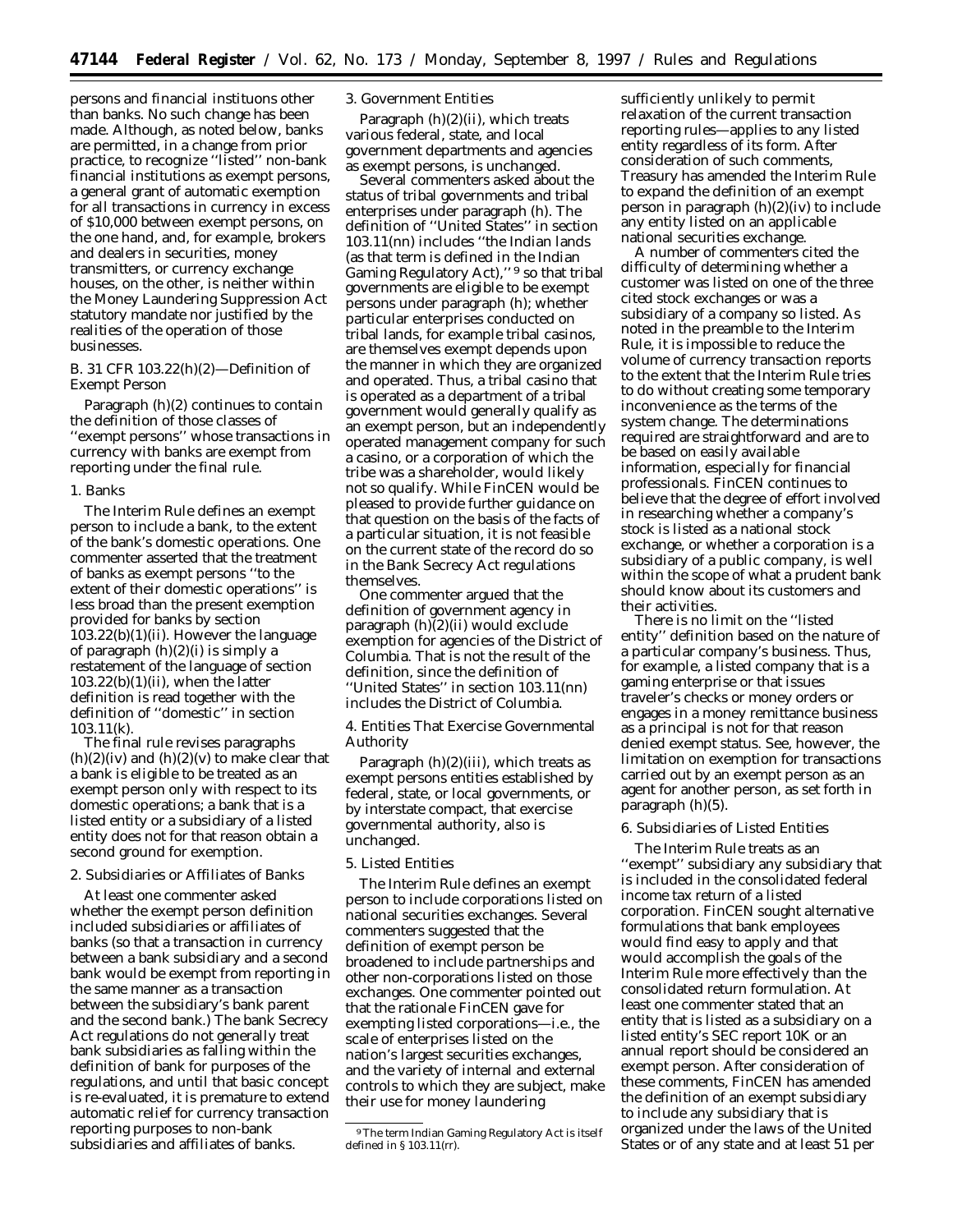cent of whose common stock is owned by the listed entity. Evidence of such ownership may be shown by any of the ways listed in paragraph (h)(4)(iv), including reliance upon a listed entity's Annual Report or Form 10–K, filed in each case by the listed entity with the Securities and Exchange Commission.<sup>10</sup>

7. Financial Institutions Other Than Banks

New paragraph (h)(2)(vi), which relates to financial institutions other than banks, has been added to the Interim Rule. This new paragraph clarifies that non-bank financial institutions that are, or are subsidiaries of, listed entities, are exempt persons only to the extent of their domestic operations.

#### *C. 31 CFR 103.22(h)(3)—Designation of Exempt Person*

Paragraph (h)(3) sets forth the procedures for designating an exempt person. A few commenters sought clarification of the time frame in which a bank could designate an exempt person. At least one commenter stated that the Interim Rule could be interpreted as precluding a bank from designating an existing customer as an exempt person after August 15, 1996. After consideration of such comments, FinCEN has amended the Interim Rule, in accord with FinCEN Notice 97–1, to make clear that a bank can designate any customer as an exempt person by the close of the 30-day period beginning after the day of the first reportable transaction in currency with that person that is sought to be exempted from reporting under the terms of paragraph (h).

At least one commenter also requested that FinCEN amend the Interim Rule to allow banks, when designating exempt persons, to file a list of its domestic bank customers instead of filing a form that identifies such a customer as an exempt person. As set forth in new paragraph (h)(3)(iii), a bank, when designating an exempt person, may either file an Internal Revenue Form 4789 in which line 36 is marked appropriately or filed, in such a format and manner as FinCEN may specify, a current list of its domestic bank customers.

At least one commenter further suggested that it would be efficient for banks simply to file designations for all their government customers (as well as

their bank customers), regardless of whether those customers engage in transactions in excess of \$10,000. FinCEN will consider making such a change to paragraph (h) for government entities at an appropriate time in the future.

#### *D. 31 CFR 103.22(h)(4)—Operating Rules for Designating Exempt Persons*

Paragraph (h)(4) continues to state general operating rules for designating exempt persons. Changes to the details of the operating rules are outlined below.

#### 1. General Standard

A number of commenters asked for greater specificity about the manner in which the determination that a customer is an exempt person should be made and documented. Specific questions included, for example, whether a bank was required to keep an ''exemption list'' of exempt persons, whether a signed customer statement was required for each exempt person, whether paper copies of filings designating exempt persons should be maintained by a bank, and how long records relevant to the exemption determination must be retained.

The language of paragraph (h)(4)(i) has been revised to make explicit the general requirement, implicit in the original language, that a bank must document, in the manner that a reasonable and prudent bank would do, its determination that a customer is eligible to be treated as an exempt person, in compliance with the terms of paragraph (h). A new paragraph  $(h)(4)(v)$ , discussed below, has been added to deal specifically with record retention.

FinCEN believes that specific additional language is unnecessary and would be contrary to the spirit of the changes in the currency transaction filing rules that FinCEN is working with the banking industry to make. Because the situation of each bank is different, any uniform set of rules can only stifle creativity and efficiency in building whatever record an individual bank's situation and determinations warrant. Thus, for example, it would certainly be prudent for a bank to maintain, or to be able to retrieve, in a central location a list of the customers that it treats as exempt persons; but whether the list is separately maintained, or simply retrievable from general records upon need, is a matter for each bank to determine. Similarly many institutions, as a general rule, retain copies of documents filed with the Treasury Department; however, whether forms filed magnetically must be converted into paper copies for examination

purposes is a matter that should be decided in accordance with general bank policies, rather than in a universal regulatory document.

As in other situations, FinCEN believes that too much attention has in the past been paid to mechanical compliance with particular ''check list'' requirements, rather than to the spirit of compliance and the monitoring necessary effectively to deter or detect money laundering at the nation's financial institutions. Thus, it hesitates, in attempting to re-engineer the currency transaction reporting system, to recreate the defects of the system being replaced. FinCEN intends to communicate the policy determinations behind the changes in the rules to the federal financial institution supervisory agencies, whose authority includes the authority to examine for compliance with Bank Secrecy Act requirements, to assure, insofar as possible, that the expectations of compliance examiners are in accord with the terms and spirit of the new rules.

At least one commenter suggested that FinCEN should bear the burden of listing all the entities falling within the classes of exempt persons set forth in paragraph (h)(2). This suggestion has not been adopted in the final rule. The list requirement is a flexible one and is amply met by reliance on publiclyavailable sources. For FinCEN to publish a list of particular exempt customer *ab initio* would amount to a licensing requirement that would neither be efficient nor feasible.

At the same time, as indicated in the preamble to the Interim Rule, *see* 61 FR 18208, FinCEN is exploring the possibility of producing a nationwide list of exempt persons from filed designations. FinCEN also is exploring the possibility of linking its own Web Site to those of the national securities exchanges.

#### 2. Governmental Entities

A few commenters requested that FinCEN provide examples of those entities established under U.S., state, or local law, under an interstate compact, that exercise governmental authority. A sentence has been added to paragraph  $(h)(4)(ii)$  to cite the New Jersey Turnpike Authority and the Port Authority of New York and New Jersey as examples of entities that exercise governmental authority.

#### 3. Listing Information

Language has been added to paragraph (h)(4)(iii) to make it clear that a bank may rely, in determining whether a company is a listed company,

<sup>10</sup>Several commenters suggested that non-profit corporations generally be added to the list of exempt persons. FinCEN does not believe that a blanket provision of this sort would be workable or in keeping with the balance of objectives outlined in 31  $\hat{U}$ .S.C. 5313 (d)–(g), given the variety of organizations that can claim non-profit status.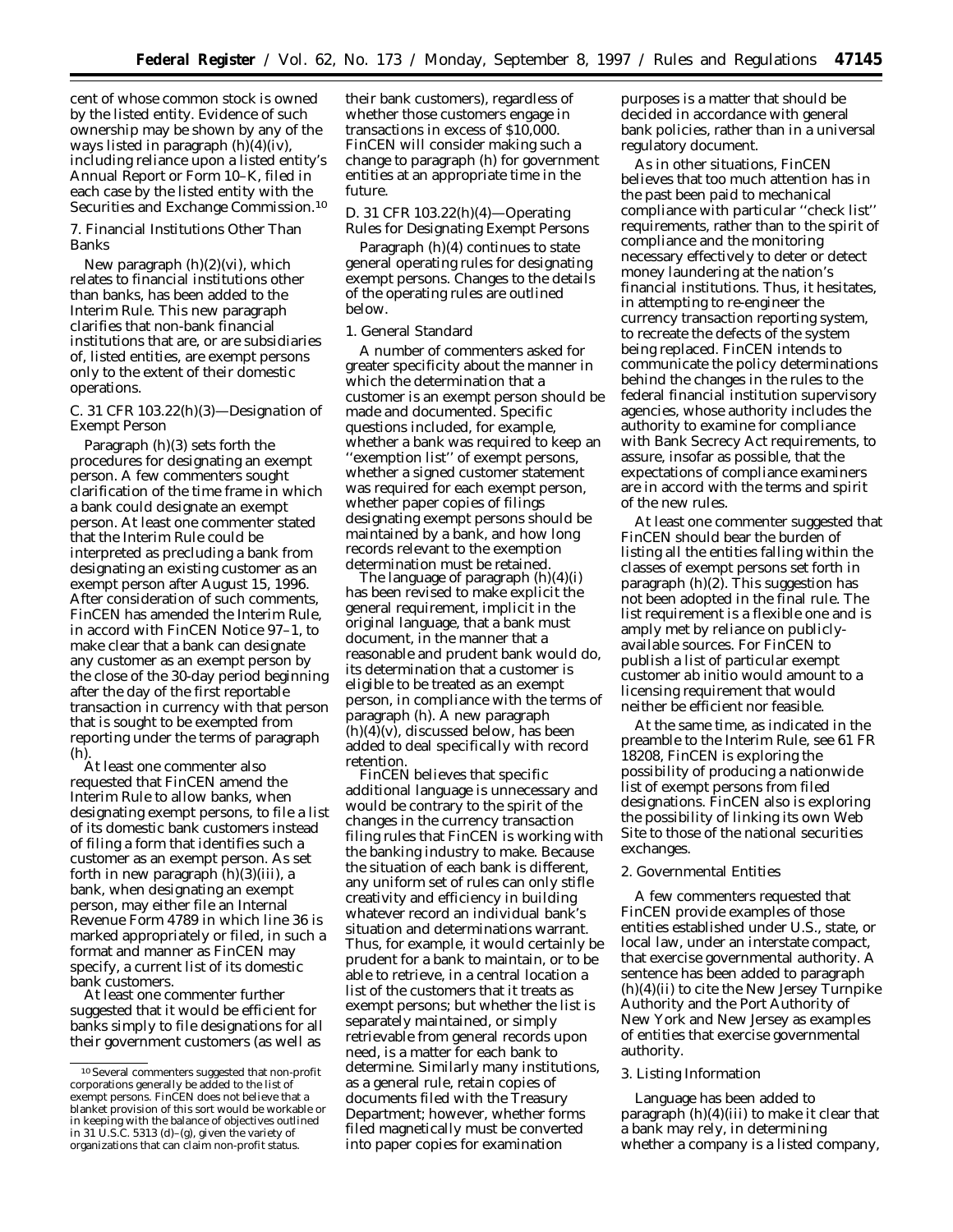on information available from the ''Edgar'' electronic information system maintained by the Securities and Exchange Commission (http:// www.sec.gov/edgarhp.htm), and on information contained in the Web Sites maintained by the New York Stock Exchange ((http://www.nyse.com), the American Stock Exchange (http:// www.amex.com), and the National Association of Securities Dealers (http:/ /www.nasdaq.com).

#### 4. Subsidiary Status

Paragraph (h)(4)(iv) has been amended to provide banks with the additional options, when determining whether a person is exempt as a subsidiary of a listed entity, of relying upon the listed entity's Annual Report or Form 10–K (filed with the Securities and Exchange Commission) for designation of the listed entity's subsidiaries.

#### 5. Records Maintenance

New paragraph  $(h)(4)(v)$  has been added to the Interim Rule to make clear that records maintained by a bank to document its administration of the rules of this paragraph (h) must be maintained in accordance with the terms of 31 CFR 103.38, which, *inter alia,* requires that records be maintained for a period of five years.

#### *E. 31 CFR 103.22(h)(5)—Limitation on Exemption*

Paragraph (h)(5) states that the exemption from reporting contained in paragraph (h)(1) does not apply to a transaction carried out by an exempt person as an agent of another person who is the beneficial owner of the funds that are the subject of a transaction in currency. At least one commenter requested that FinCEN eliminate this limitation. This requested change has not been adopted in the final rule. Such a change would allow an exempt person to lend its status to any person's transactions, thereby circumventing the purposes of carefully defining the classes of exempt persons.

At least one commenter noted a difficulty involved in tracking deposits from large grocery stores, because some of the deposits involved may be monies sent to holding accounts for money order or traveler's check companies for which the grocery stores act as agent. Although FinCEN recognizes that distinguishing between the two (or more) sources of deposits represents an additional effort, it believes that the holding accounts are ultimately relatively easy to distinguish from the store's own operating accounts and do not commingle operating funds and

funds used to pay for money service products sold by grocery stores as agents for other concerns. To the extent that the industry still finds that the limitation set forth in paragraph (h)(5) will result in unnecessary inconvenience, FinCEN will consider additional comments on this subject when it considers comments to the notice of proposed rulemaking on exemptions that appears elsewhere in today's edition of the **Federal Register**.

#### *F. 31 CFR 103.22(h)(6)—Effect of Exemption: Limitation on Liability*

Paragraph (h)(6) continues to state the general rule that once a bank has complied with the terms of paragraph (h), it is protected from any penalty for failure to file a currency transaction report concerning a transaction in currency by an exempt person. The language set forth in paragraph (h)(6)(i) of the Interim Rule has been deleted in the final rule; the issue of when a bank must designate customers it has previously treated as exempt, is addressed in the notice of proposed rulemaking regarding exemptions.

At least one commenter expressed the concern that the ''automatic revocation'' provisions of paragraph (h)(8), in effect, force banks to maintain a constant vigil of the status of entities they have designated as exempt persons. New paragraph (h)(6)(ii) has been added to clarify that, absent specific knowledge of any information that would be grounds for revocation, a bank is required to verify the status of those entities it has designated as exempt persons only once each year.

A bank may, at present, elect to treat a person as exempt under either the administrative exemption system rules of sections 103.22(b)–(g) or the rules of section 103.22(h). As outlined in the Interim Rule, and as confirmed above, the exemption procedures for each system are independent of the other. Thus, if a bank treats a person as exempt under the new exemption procedures set forth in paragraph (h), it need not place that person on its exempt list under the administrative exemption system rules, *see* sections 103.22(b)–(g), but, conversely, the fact that a person is on an exemption list (whether it is a bank, a government entity, or a listed company), does not eliminate the obligation of a bank that wants to adopt the new system from filing the single form designating the customer as an exempt person.

The limitation on liability set forth in paragraph (h)(6) does not apply if a bank chooses to exempt a person on a basis as provided by the administrative exemption system. One comment found

this result slightly puzzling, since the Interim Rule is clearly designed to designate those entities whose routine transactions is currency with banks are of little or no law enforcement value. However, even the Interim Rule involves some trade-off in policy outcomes, and the proper designation of exempt persons, to provide the Department of the Treasury with a list of exempt entities, is an important part of the overall system of which the Interim Rule is a component. The statutory liability limitation of 31 U.S.C. 5313(f) does not extend to banks that continue to use the administrative exemption system during the pendency of the rulemaking that would reform that system.

One commenter on the Interim Rule argued that ''the process of exempting a business and the liability for same should be primarily borne by the customer and FinCEN.'' That is neither the scheme of the Bank Secrecy Act nor of this rule, and such an approach would place the Treasury Department, in effect, directly on the banking floor in dealing with a bank's customers. The final rule, like the notice of proposed rulemaking also issued today, is an effort to work with the banking industry to fashion an effective and workable exemption system.

#### *G. 31 CFR 103.22(h)(7)—Obligation to File Suspicious Activity Reports, Etc*

No changes were made to this paragraph. Paragraph (h)(7) continues to state that the new exemption procedures set forth in paragraph (h) do not create any exemption, or have any effect at all, on the requirement that banks file suspicious activity reports with respect to transactions that satisfy the requirements of the rules of FinCEN, 31 CFR 103.21, and the federal bank supervisory agencies relating to suspicious activity reporting. Similarly, a customer's status under paragraph (h) has no impact on other Bank Secrecy Act requirements relating to record retention or reporting. Thus, for example, the fact that a customer is an exempt person for purposes of the currency transaction reporting rules has *no* effect on the obligation of a bank to retain records of funds transfers by such person, to the extent required by 31 CFR 103.33(e), or to retain records in connection with an issuance or sale of bank or cashier's checks, money orders or traveler's checks to such person, as required by 31 CFR 103.29.

#### *H. 31 CFR 103.22(h)(8)—Revocation*

Paragraph (h)(8) continues to provide that the status of an exempt person automatically ceases, without any action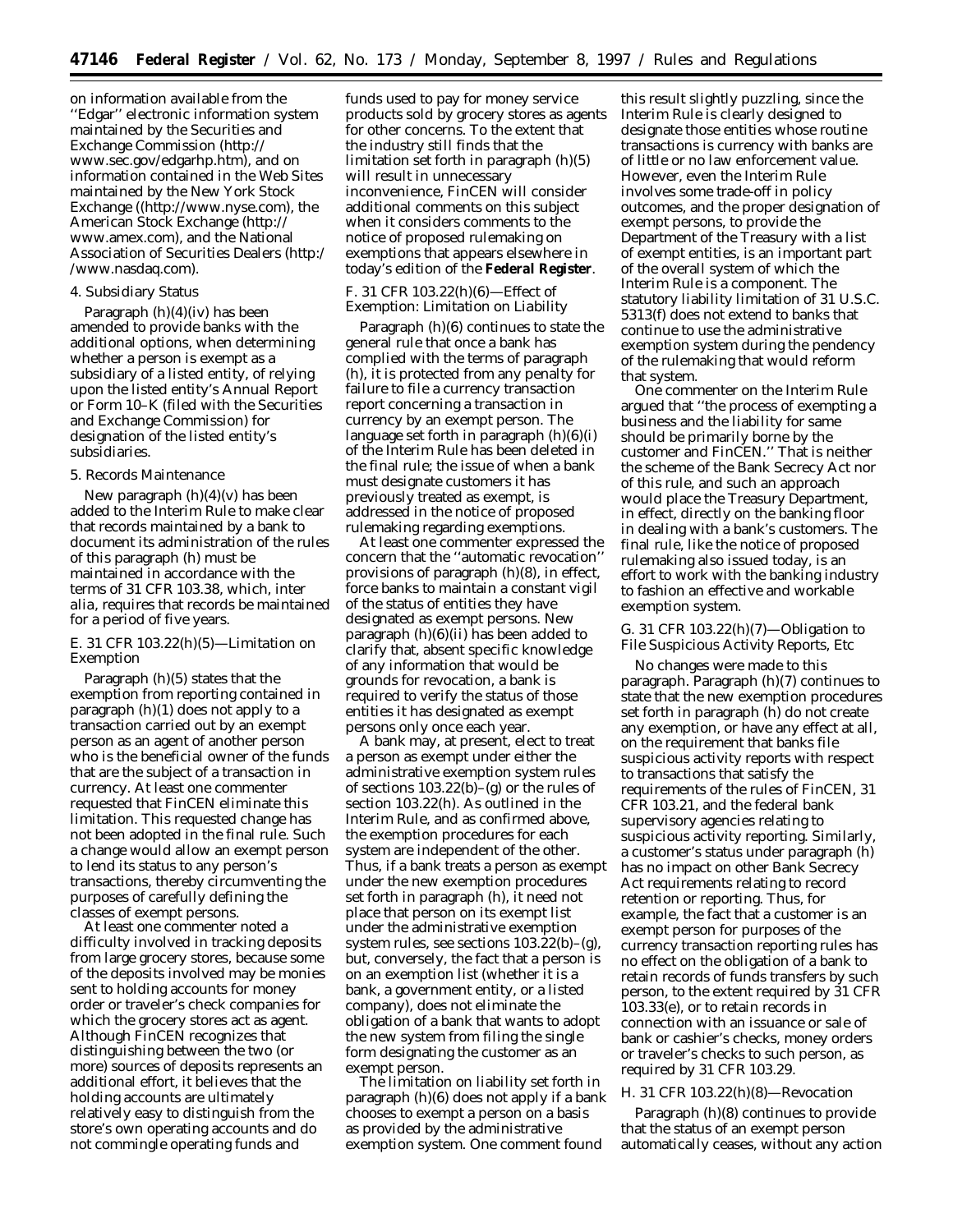or notice by the Department of the Treasury, when an entity ceases to be listed on the applicable stock exchange or a subsidiary of a listed entity ceases to have at least 51 per cent of its common stock owned by a listed entity. Paragraph (h)(8) explicitly refers back to the limitation on liability set forth in paragraph (h)(6)(ii), to make clear that absent specific knowledge that would be grounds for revocation, a bank is required to verify the status of those entities it has designated as exempt persons only once each year.

#### *I. 31 CFR 103.22(h)(9)—Transitional Rule*

New paragraph (h)(9) states the transitional rule for applying new paragraph (h)(2)(vi). The rule provides that during the period ending May 1, 1998, no penalty will be imposed on a bank that treats as an exempt person a non-bank financial institution, to an extent beyond that institution's domestic operations, that is a listed entity or a subsidiary of a listed entity.

#### **V. Regulatory Matters**

#### *A. Executive Order 12866*

The Department of the Treasury has determined that this final rule is not a significant regulatory action under Executive Order 12866.

#### *B. Unfunded Mandates Act of 1995 Statement*

Section 202 of the Unfunded Mandates Reform Act of 1995 (''Unfunded Mandates Act''), Pub. L. 104–4 (March 22, 1995), requires that an agency prepare a budgetary impact statement before promulgating a rule that includes a federal mandate that may result in expenditure by state, local and tribal governments, in the aggregate, or by the private sector, of \$100 million or more in any one year. If a budgetary impact statement is required, section 202 of the Unfunded Mandates Act also requires an agency to designate and consider a reasonable number of regulatory alternatives before promulgating a rule. FinCEN has determined that it is not required to prepare a written statement under section 202 and has concluded that on balance this final rule provides the most cost-effective and least burdensome alternative to achieve the objectives of the rule.

#### *C. Regulatory Flexibility Act*

The provisions of the Regulatory Flexibility Act relating to an initial and final regulatory flexibility analysis (5 U.S.C. 604) are not applicable to this final rule because the agency was not required to publish a notice of proposed rulemaking under 5 U.S.C. 553 or any other law.

#### *D. Paperwork Reduction Act*

By expanding the applicable exemptions from an information collection that has been reviewed and approved by the Office of Management and Budget (OMB) under control number 1505–0063, the final rule significantly reduces the existing burden of information collection under 31 CFR 103.22. Thus, although the final rule advances the purposes of the Paperwork Reduction Act of 1995, 44 U.S.C. 3501, *et seq.,* and its implementing regulations, 5 CFR Part 1320, the Paperwork Reduction Act does not require FinCEN to follow any particular procedures in connection with the promulgation of the final rule.

#### **List of Subjects in 31 CFR Part 103**

Administrative practice and procedure, Authority delegations (Government agencies), Banks and banking, Currency, Foreign banking, Foreign currencies, Gambling, Investigations, Law enforcement, Penalties, Reporting and recordkeeping requirements, Securities, Taxes.

#### **Amendment**

For the reasons set forth above in the preamble, the interim rule amending 31 CFR Part 103, which was published at 61 FR 18204 on April 24, 1996, is adopted as a final rule with the following changes:

#### **PART 103—FINANCIAL RECORDKEEPING AND REPORTING OF CURRENCY AND FOREIGN TRANSACTIONS**

1. The authority citation for Part 103 continues to read as follows:

**Authority:** 12 U.S.C. 1829b and 1951–1959; 31 U.S.C. 5311–5330.

2. Section 103.22 is amended by revising the second sentence in paragraph  $(a)(1)$  and by revising paragraph (h) to read as follows:

#### **§ 103.22 Reports of currency transactions.**

 $(a)(1)$  \* \* \* Transactions in currency by exempt persons with banks are not subject to this requirement to the extent provided in paragraph (h) of this section. \* \*

\* \* \* \* \* (h) *No filing required by banks for transactions by exempt persons.*

(1) *Transactions in currency of exempt person with banks.* Notwithstanding the provisions of paragraph (a)(1) of the section, no bank is required to file a report otherwise required by that section, with respect to any transaction in currency between an exempt person and a bank.

(2) *Exempt person.* For purposes of this section, an exempt person is:

(i) A bank, to the extent of such bank's domestic operations;

(ii) A department or agency of the United States, of any state, or of any political subdivision of any state;

(iii) Any entity established under the laws of the United States, of any state, or of any political subdivision of any state, or under an interstate compact between two or more states, that exercises governmental authority on behalf of the United States or any such state or political subdivision;

(iv) Any entity, other than a bank, whose common stock or analogous equity interests are listed on the New York Stock Exchange or the American Stock Exchange or whose common stock or analogous equity interests have been designated as a Nasdaq National Market Security listed on the Nasdaq Stock Market (except stock or interests listed under the separate ''Nasdaq Small-Cap Issues'' heading);

(v) Any subsidiary, other than a bank, of any entity described in paragraph (h)(2)(iv) of this section (a ''listed entity'') that is organized under the laws of the United States or of any state and at least 51 per cent of whose common stock is owned by the listed entity; and

(vi) Notwithstanding paragraphs  $(h)(2)(iv)$  and  $(h)(2)(v)$  of this section, any financial institution other than a bank, that is an entity described in paragraph  $(h)(2)(iv)$  or  $(h)(2)(v)$  of this section, to the extent to such financial institution's domestic operations.

(3) *Designation of exempt persons.* (i) A bank must designate each exempt person with whom it engages in transactions in currency by the close of the 30-day period beginning after the day of the first reportable transaction in currency with that person that is sought to be exempted from reporting under the terms of paragraph (h) of this section.

(ii) Except where the person sought to be exempted is another bank as described in paragraph (h)(2)(i) of this section, designation of an exempt person shall be made by a single filing of Internal Revenue Service Form 4789, in which line 36 is marked ''Designation of Exempt Person'' and items 2–14 (Part I, Section A) and items 37–49 (Part III) are completed, or by filing any form specifically designated by FinCEN for this purpose. The designation must be made separately by each bank that treats the person in question as an exempt person.

(iii) When designating another bank as an exempt person, a bank must make either the filing as described in